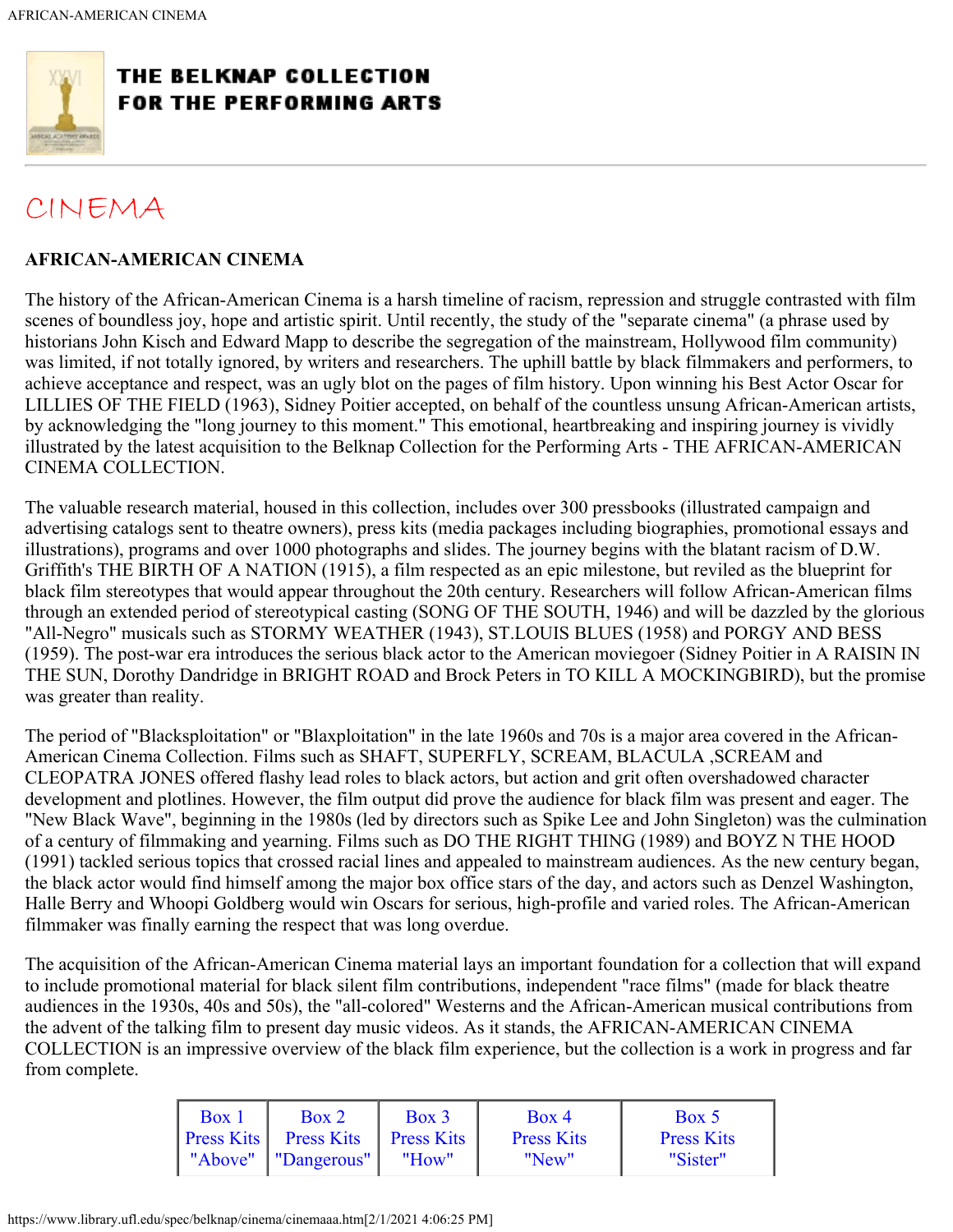<span id="page-1-0"></span>

|                      | Box 6<br><b>Scripts</b><br>"Band" | Box 7<br>Programs<br>"Black" | Box 8<br>Pressbooks<br>"Across"     | Box 9 (Oversize)<br>Pressbooks<br>"Abby"           | Box 10 (Oversize)<br>Pressbooks<br>"Piece" |                          |
|----------------------|-----------------------------------|------------------------------|-------------------------------------|----------------------------------------------------|--------------------------------------------|--------------------------|
| <b>FILM TITLE</b>    |                                   |                              |                                     | <b>CAST</b>                                        |                                            | <b>FORMAT</b>            |
| <b>BOX1</b>          |                                   |                              |                                     |                                                    |                                            |                          |
| Above the Rim (1994) |                                   |                              | Duane Martin, Leon,<br>Tupac Shakur |                                                    | Press Kit                                  |                          |
| Ali (2001)           |                                   |                              |                                     | Will Smith, Jamie Fox                              |                                            | Press Kit                |
|                      | Amistad (1997)                    |                              |                                     | Morgan Freeman, Nigel<br>Hawthorne                 |                                            | Press Kit (3)<br>copies) |
|                      | <b>Baby Boy (2001)</b>            |                              |                                     | Tyrese, Taraji P. Henson                           |                                            | Press Kit                |
|                      | Bad Boys (1995)                   |                              |                                     | Martin Lawrence, Will<br>Smith                     |                                            | Press Kit                |
|                      | Bamboozled (2000)                 |                              |                                     | Damon Wayans, Savion<br>Glover                     |                                            | Press Kit                |
| Baps (1997)          |                                   |                              |                                     | Halle Berry, Martin<br>Landau                      |                                            | Press Kit                |
|                      | Bebe's Kids (1992)                |                              |                                     | Faizon Love, Vanessa Bell<br>Calloway              |                                            | Press Kit                |
|                      | <b>Beloved</b> (1998)             |                              |                                     | Oprah Winfrey, Danny<br>Glover                     |                                            | Press Kit                |
|                      | Best Man, The (1999)              |                              |                                     | Taye Diggs, Nia Long                               |                                            | Press Kit                |
|                      | Beverly Hills Cop II (1987)       |                              |                                     | Eddie Murphy, Judge<br>Reinhold                    |                                            | Press Kit                |
|                      | Big Momma's House (2000)          |                              |                                     | Martin Lawrence, Nia<br>Long                       |                                            | Press Kit                |
| Bird (1988)          |                                   |                              |                                     | Forest Whitaker, Diane<br>Venora                   |                                            | Press Kit                |
|                      | Black and White (1999)            |                              |                                     | Scott Caan, Robert<br>Downey, Jr., Marla<br>Maples |                                            | Press Kit                |
|                      | <b>Black Boy (1995)</b>           |                              |                                     | Richard Wright IV, Ralph<br>Ellison                |                                            | Press Kit                |
|                      | Black IsBlack Ain't (1995)        |                              |                                     | Angela Davis, Essex<br>Hemphill                    |                                            | Press Kit                |
|                      | Black Knight (2001)               |                              |                                     | Martin Lawrence, Marsha<br>Thomason                |                                            | Press Kit                |
|                      | Blankman (1994)                   |                              |                                     | Damon Wayans, David<br>Alan Grier                  |                                            | Press Kit                |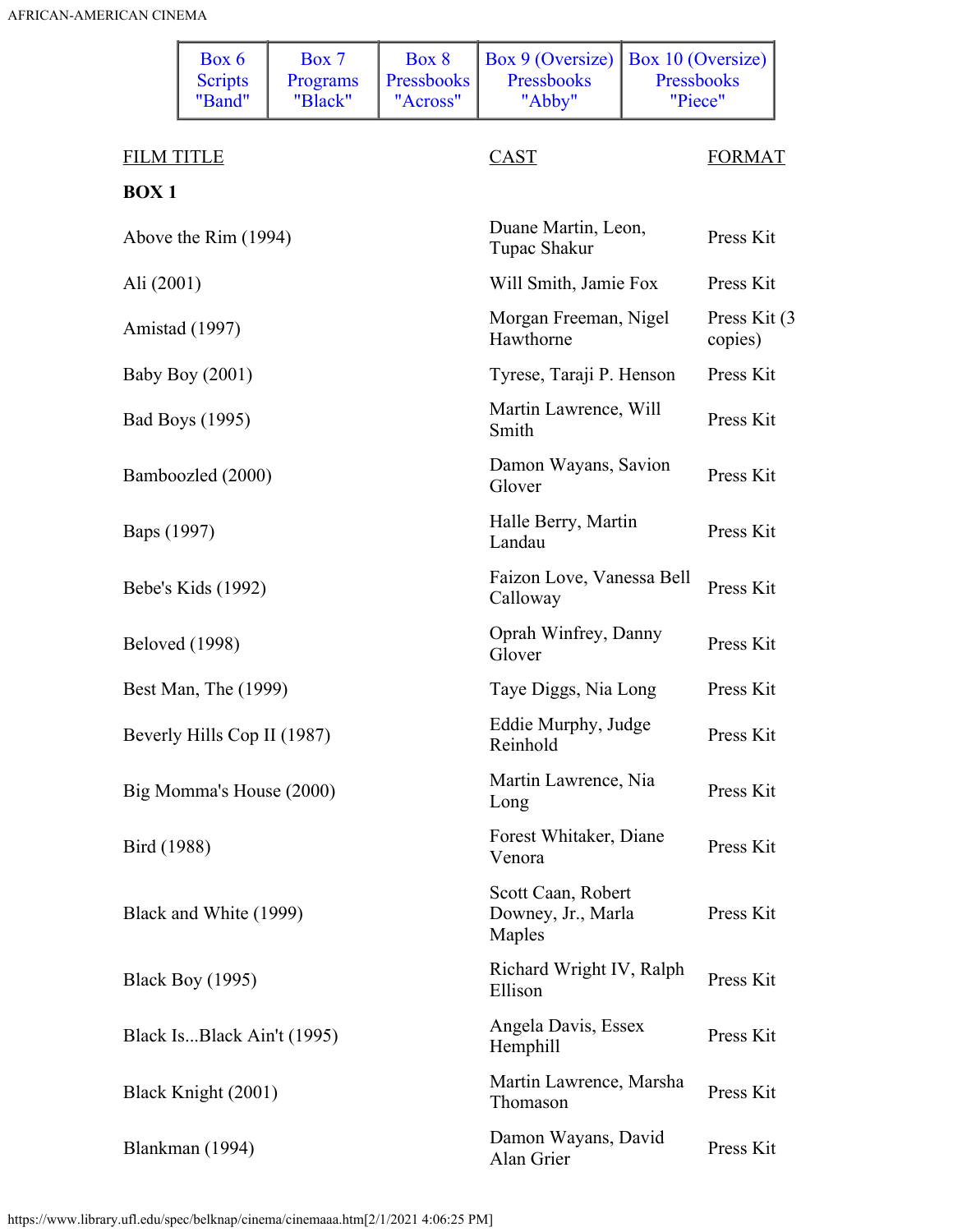| Blue Streak (1999)                                          | Martin Lawrence, Luke<br>Wilson                | Press Kit |
|-------------------------------------------------------------|------------------------------------------------|-----------|
| Boesman and Lena (2000)                                     | Danny Glover, Angela<br><b>Bassett</b>         | Press Kit |
| <b>Bones</b> (2001)                                         | Snoop Dogg, Pam Grier                          | Press Kit |
| Boomerang (1992)                                            | Eddie Murphy, Robin<br>Givens                  | Press Kit |
| Booty Call (1997)                                           | Jamie Fox, Tommy<br>Davidson                   | Press Kit |
| Bopha (1992)                                                | Danny Glover, Malcolm<br>MacDowell             | Press Kit |
| Bowfinger (1999)                                            | Steve Martin, Eddie<br>Murphy                  | Press Kit |
| Boys N the Hood (1991)                                      | Laurence Fishburne, Cuba<br>Gooding, Jr.       | Press Kit |
| Breakin' 2 (1984)                                           | Lucinda Dickey, Adolpho<br>Quinones            | Press Kit |
| Brothers From Another Planet, The (1984)                    | Joe Morton, Daryl<br>Edwards                   | Press Kit |
| Brother Minister: The Assassination of<br>Malcolm $X(1994)$ | Roscoe Lee Browne<br>(Narrator)                | Press Kit |
| Brothers, The (2001)                                        | Morris Chestnut, D.L.<br>Hughley               | Press Kit |
| Bulletproof (1996)                                          | Damon Wayans, Adam<br>Sandler                  | Press Kit |
| Bulworth (1998)                                             | Warren Beatty, Halle<br>Berry                  | Press Kit |
| <b>Burgler</b> (1997)                                       | Whoopi Goldberg, Bobcat<br>Godthwait           | Press Kit |
| CB4 (1993)                                                  | Chris Rock, Allen Payne                        | Press Kit |
| Caught Up (1998)                                            | Bokeem Woodbine, Cynda<br>Williams             | Press Kit |
| Caveman's Valentine, The (2001)                             | Samuel L. Jackson, Colm<br>Feore               | Press Kit |
| Clara's Heart (1988)                                        | Whoopi Goldberg,<br>Michael Ontkean            | Press Kit |
| <b>Class Act (1992)</b>                                     | Christopher Reid,<br><b>Christopher Martin</b> | Press Kit |
| Cleopatra Jones (1973)                                      | Tamara Dobson, Bernie<br>Casey                 | Press Kit |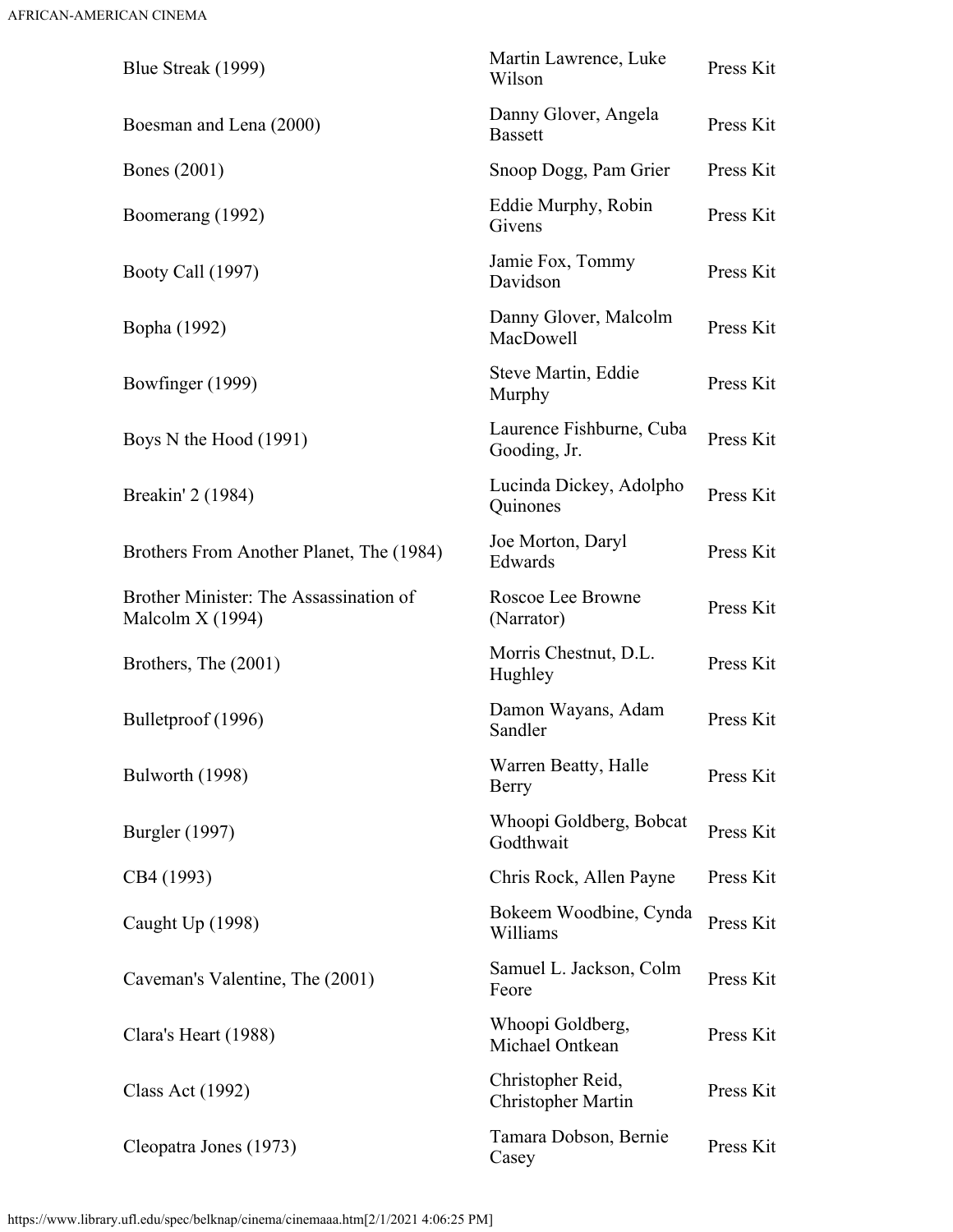<span id="page-3-0"></span>

| Clockers (1995)                                                                    | Harvey Keitel, John<br>Turturro     | Press Kit |
|------------------------------------------------------------------------------------|-------------------------------------|-----------|
| Color Purple, The (1985)                                                           | Whoopi Goldberg, Danny<br>Glover    | Press Kit |
| Coming to America (1988)                                                           | Eddie Murphy, Arsenio<br>Hall       | Press Kit |
| Cool Runnings (1993)                                                               | Leon, Doug E. Doug                  | Press Kit |
| Crooklyn (1994)                                                                    | Alfre Woodard, Delroy<br>Lindo      | Press Kit |
| Cry the Beloved Country (1995)                                                     | James Earl Jones, Richard<br>Harris | Press Kit |
| Back to <b>index.</b>                                                              |                                     |           |
| BOX <sub>2</sub>                                                                   |                                     |           |
| Dangerous Ground (1997)                                                            | Thokozani Nkosi, Ron<br>Smerczak    | Press Kit |
| Dead Presidents (1995)                                                             | Larenz Tate, Keith David            | Press Kit |
| Def by Temptation (1990)                                                           | James Bond III, Kadeem<br>Hardison  | Press Kit |
| Devil in a Blue Dress (1995)                                                       | Denzel Washington, Tom<br>Sizemore  | Press Kit |
| Disorderlies (1987)                                                                | Mark Morales, Darren<br>Robinson    | Press Kit |
| Distinguished Gentleman, The (1992)                                                | Eddie Murphy, Lane<br>Smith         | Press Kit |
| Don't Be a Menace to South Central While<br>Drinking Your Juice in the Hood (1996) | Shawn Wayans, Marlon<br>Wayans      | Press Kit |
| Do the Right Thing (1989)                                                          | Danny Aiello, Ossie Davis           | Press Kit |
| Dr. Dolittle (1998)                                                                | Eddie Murphy, Ossie<br>Davis        | Press Kit |
| Down in the Delta (1998)                                                           | AlfreWoodard, Al<br>Freeman         | Press Kit |
| Down to Earth (2001)                                                               | Chris Rock, Regina King             | Press Kit |
| Drop Squad (19940)                                                                 | Eriq LaSalle, Vondie<br>Curtis-Hall | Press Kit |
| Eddie (1996)                                                                       | Whoopi Goldberg, Frank<br>Langella  | Press Kit |
| Enemy of the State (1998)                                                          | Gene Hackman, Will<br>Smith         | Press Kit |
| Ernie Andrews: Blues for Central Avenue                                            | Ernie Andrews, Harry                |           |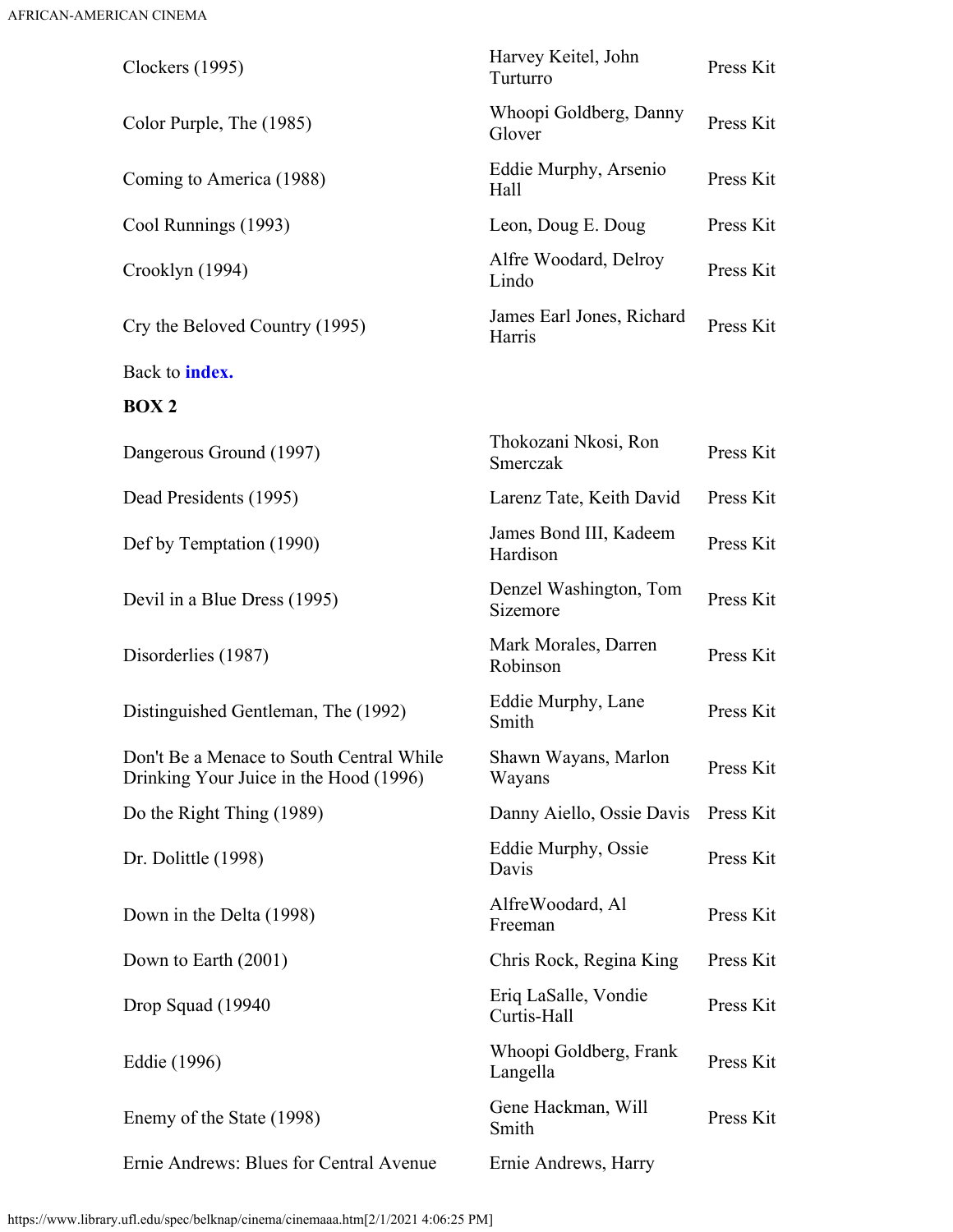| (1987)                                                                                                | "Sweets" Edison                           | Press Kit                |
|-------------------------------------------------------------------------------------------------------|-------------------------------------------|--------------------------|
| Eve's Bayou $(1997)$                                                                                  | Debbi Morgan, Vondie<br>Curtis-Hall       | Press Kit                |
| Family Thing, A (1996)                                                                                | Robert Duvall, James Earl<br>Jones        | Press Kit                |
| Fire This Time, The (1994)                                                                            | <b>Brooke Adams (Narrator)</b>            | Press Kit                |
| Five Heartbeats (1991)                                                                                | Robert Townsend, Michael<br>Wright        | Press Kit                |
| Foreign Student (1994)                                                                                | Robin Givens, Marco<br>Hofschneider       | Press Kit                |
| Four Little Girls (1997)                                                                              | Maxine McNair, Chris<br>McNair            | Press Kit                |
| Fresh (1994)                                                                                          | Sean Nelson, Giancarlo<br>Esposito        | Press Kit                |
| Friday (1995)                                                                                         | Ice Cube, Chris Tucker                    | Press Kit                |
| Gang Related (1997)                                                                                   | James Belushi, Tupac<br>Shakur            | Press Kit                |
| Get On the Bus (1996)                                                                                 | Richard Belzar, D'qunde<br><b>Bonds</b>   | Press Kit                |
| Ghost Dog: The Way of the Samurai (1999)                                                              | Forest Whitaker, John<br>Tormey           | Press Kit                |
| Gifted, The (1993)                                                                                    | Ed Cambridge, Bianca<br>Ferguson          | Press Kit                |
| Girl 6 (1996)                                                                                         | Theresa Randle, Isaiah<br>Washington      | Press Kit                |
| Glass Shield, The (1994)                                                                              | Erich Anderson, Richard<br>Anderson       | Press Kit (2)<br>copies) |
| Glory (1989)                                                                                          | Matthew Broderick,<br>Denzel Washington   | Press Kit                |
| Good Burger (1997)                                                                                    | Nel Mitchell, Kenan<br>Thompson           | Press Kit                |
| Great Performances - Dance in America:<br>Alvin Ailey, American Dance Theatre - Steps<br>Ahead (1991) | Alvin Ailey                               | Press Kit                |
| Great White Hype, The (1996)                                                                          | Samuel L. Jackson, Jeff<br>Goldblum       | Press Kit                |
| Harlem Diary (1995)                                                                                   | Jermaine Ashwood, Amir<br>Williams Foster | Press Kit                |
| Harlem Nights (1989)                                                                                  | Eddie Murphy, Richard<br>Pryor            | Press Kit                |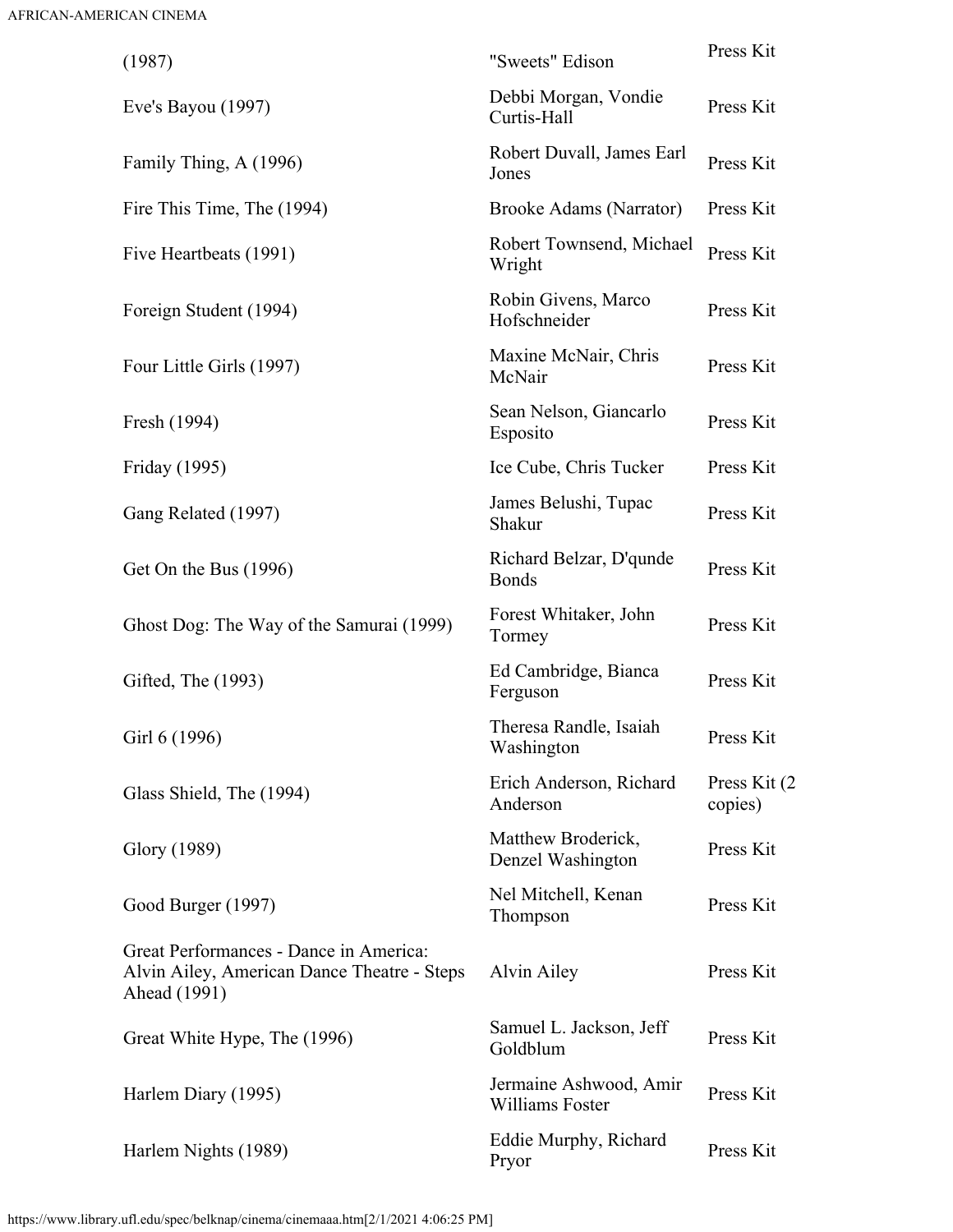<span id="page-5-0"></span>

| Hav Plenty (1997)                                           | Christopher Scott Cherot,<br>Chenoa Maxwell    | Press Kit |
|-------------------------------------------------------------|------------------------------------------------|-----------|
| He Got Game (1998)                                          | Denzel Washington, Ray<br>Allen                | Press Kit |
| High School High (1996)                                     | Tia Carrere, Louise<br>Fletcher                | Press Kit |
| Higher Learning (1995)                                      | Omar Epps, Kristy<br>Swanson                   | Press Kit |
| Hoodlum (1997)                                              | Laurence Fishburne, Tim<br>Roth                | Press Kit |
| Holy Man (1998)                                             | Eddie Murphy, Jeff<br>Goldblum                 | Press Kit |
| Hoop Dreams (1994)                                          | William Gates, Arthur<br>Agee                  | Press Kit |
| How High $(2001)$                                           | Method Man, Redman                             | Press Kit |
| House Party $2(1991)$                                       | Christopher Reid,<br>Christopher Martin        | Press Kit |
| House Party 3 (1994)                                        | Christopher Reid,<br><b>Christopher Martin</b> | Press Kit |
| Back to <b>index.</b>                                       |                                                |           |
| <b>BOX3</b>                                                 |                                                |           |
| How to Be a Player (1997)                                   | Bill Bellamy, Natalie<br>Desselle              | Press Kit |
| How to Make Love to a Negro Without<br>Getting Tired (1989) | Roberta Weiss, Myriam<br>Cyr                   | Press Kit |
| How U Like Me Now (1993)                                    | Charnele Brown, Debra<br>Crable                | Press Kit |
| Hurricane, The (1999)                                       | Denzel Washington,<br>Vicellous Reon           | Press Kit |
| I Be Done Been Was Is (1984)                                | Marsha Warfield, Alice<br>Arthur               | Press Kit |
| I Got the Hook Up (1998)                                    | Master P, Anthony<br>Johnson                   | Press Kit |
| In Too Deep $(1999)$                                        | Omar Epps, LL Cool J                           | Press Kit |
| Jason's Lyric (1994)                                        | Allen Payne, Jada Pinkett                      | Press Kit |
| Jefferson in Paris (1995)                                   | Nick Nolte, Gwyneth<br>Paltrow, Thandie Newton | Press Kit |
|                                                             |                                                |           |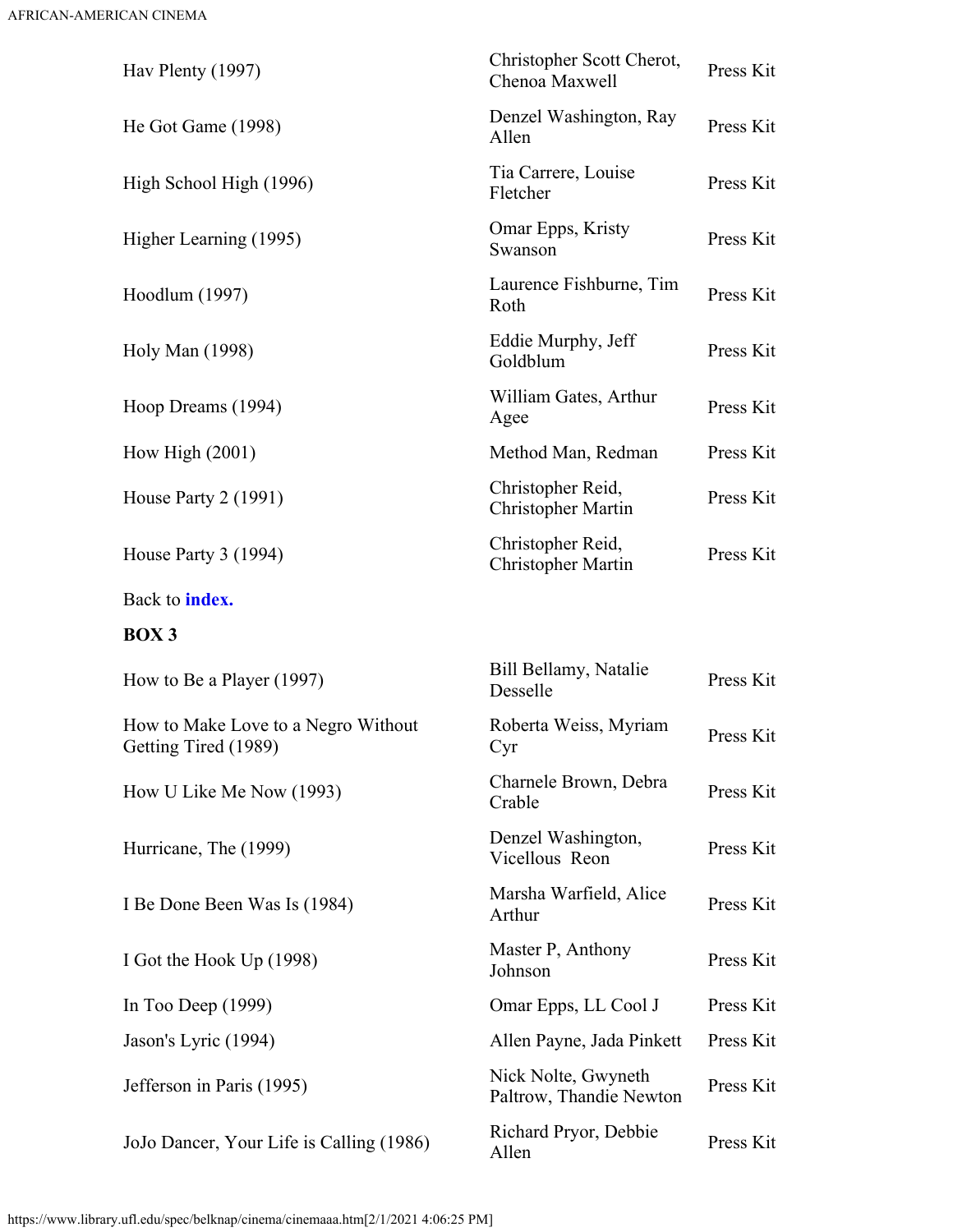| Journey of August King, The (1995)           | Jason Patric, Thandie<br>Newton               | Press Kit                |
|----------------------------------------------|-----------------------------------------------|--------------------------|
| Jumpin' Jack Flash (1986)                    | Whoopi Goldberg,<br><b>Stephen Collins</b>    | Press Kit                |
| Jungle Fever (1991)                          | Wesley Snipes, Annabella<br>Sciorra           | Press Kit                |
| Krush Groove (1985)                          | Sheila E., Joseph Simmons                     | Press Kit                |
| Ladies Man, The (2000)                       | Tim Meadows, Karyn<br>Parsons                 | Press Kit                |
| Lean on Me $(1989)$                          | Morgan Freeman, Beverly<br>Todd               | Press Kit                |
| Leonard, Part $6(1987)$                      | <b>Bill Cosby, Tom Courtney</b>               | Press Kit                |
| Let's Do It Again (1975)                     | Sidney Poitier, Bill Cosby                    | Press Kit                |
| Life (1999)                                  | Eddie Murphy, Martin<br>Lawrence              | Press Kit (2)<br>copies) |
| Light It $Up(1999)$                          | <b>Usher Raymond, Forest</b><br>Whitaker      | Press Kit                |
| Lighten Up: The Lives of Quincy Jones (1990) | Quincy Jones, George<br>Benson                | Press Kit                |
| Long Walk Home, The (1990)                   | Sissy Spacek, Whoopi<br>Goldberg              | Press Kit                |
| Losing Isaiah (1995)                         | Jessica Lange, Halle Berry                    | Press Kit                |
| Love and Basketball (2000)                   | Glenndon Chatman, Jess<br>Willard             | Press Kit                |
| Love Jones (1997)                            | Larenz Tate, Nia Long                         | Press Kit                |
| Low Down Dirty Shame, A (1994)               | Keenen Ivory Wayans,<br><b>Charles Dutton</b> | Press Kit                |
| Made in America (1993)                       | Whoopi Goldberg, Ted<br>Danson                | Press Kit                |
| Malcolm X (1992)                             | Denzel Washington,<br>Angela Bassett          | Press Kit                |
| <b>Martin</b> (1990)                         | John Jones, Sheila Rohan                      | Press Kit                |
| Menace II Society (1993)                     | Tyrin Turner, Larenz Tate                     | Press Kit                |
| Meteor Man, The (1993)                       | Robert Townsend, Marla<br>Gibbs               | Press Kit                |
| Mississippi Burning (1988)                   | Gene Hackman, Willem<br>Dafoe                 | Press Kit                |
| Mississippi Masala (1991)                    | Denzel Washington, Sarita<br>Choudhury        | Press Kit                |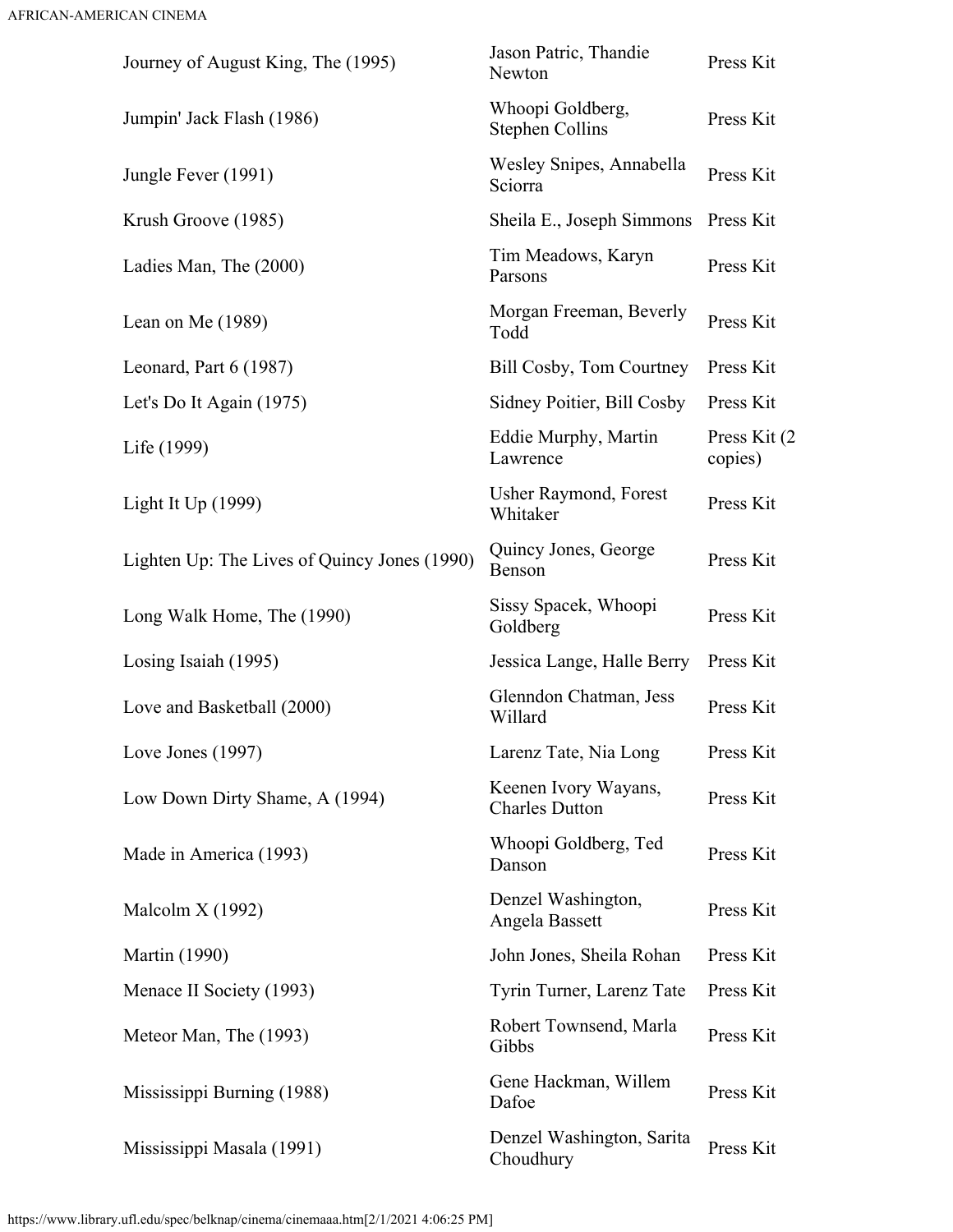<span id="page-7-0"></span>

| Mo' Better Blues (1990)                     | Denzel Washington, Spike<br>Lee                        | Press Kit |
|---------------------------------------------|--------------------------------------------------------|-----------|
| Mo' Money (1992)                            | Damon Wayans, Stacey<br>Dash                           | Press Kit |
| Back to <b>index.</b>                       |                                                        |           |
| <b>BOX4</b>                                 |                                                        |           |
| New Jack City (1991)                        | Wesley Snipes, Ice T                                   | Press Kit |
| New Jersey Drive (1995)                     | Christine Baranski,<br>Samantha Brown                  | Press Kit |
| Next Friday (2000)                          | Ice Cube, Mike Epps                                    | Press Kit |
| NormanIs That You (1976)                    | Redd Foxx, Pearl Bailey                                | Press Kit |
| Once Upon a TimeWhen We Was Black<br>(1995) | Al Freeman, Jr., Phylicia<br>Rashad                    | Press Kit |
| Original Gangstas (1996)                    | Fred Williamson, Jim<br><b>Brown</b>                   | Press Kit |
| Original Kings of Comedy, The (2000)        | Steve Harvey, D.L.<br>Hughley                          | Press Kit |
| Paris is Burning (1990)                     | Andre Christian, Dorian<br>Corey                       | Press Kit |
| Panther (1995)                              | Angela Bassett, Kadeem<br>Hardison, Bokeem<br>Woodbine | Press Kit |
| Phat Beach (1996)                           | Jermaine "Huggy"<br>Hopkins, Brian Hooks               | Press Kit |
| Poetic Justice (1993)                       | Janet Jackson, Tupac<br>Shakur                         | Press Kit |
| Porgy and Bess (1993)                       | Willard White, Cynthia<br>Hayman                       | Press Kit |
| Posse (1993)                                | Mario Van Peebles,<br>Stephen Baldwin                  | Press Kit |
| Preacher's Wife, The (1996)                 | Denzel Washington,<br><b>Whitney Houston</b>           | Press Kit |
| Rage in Harlem, A (1991)                    | Forest Whitaker, Gregory<br>Hines                      | Press Kit |
| Raisin in the Sun, A (1989)                 | Danny Glover, Esther<br>Rolle                          | Press Kit |
| Raw (1987)                                  | <b>Eddie Murphy</b>                                    | Press Kit |
| Rhyme and Reason (1997)                     | The Notorious B.I.G.,<br>Kurtis Blow                   | Press Kit |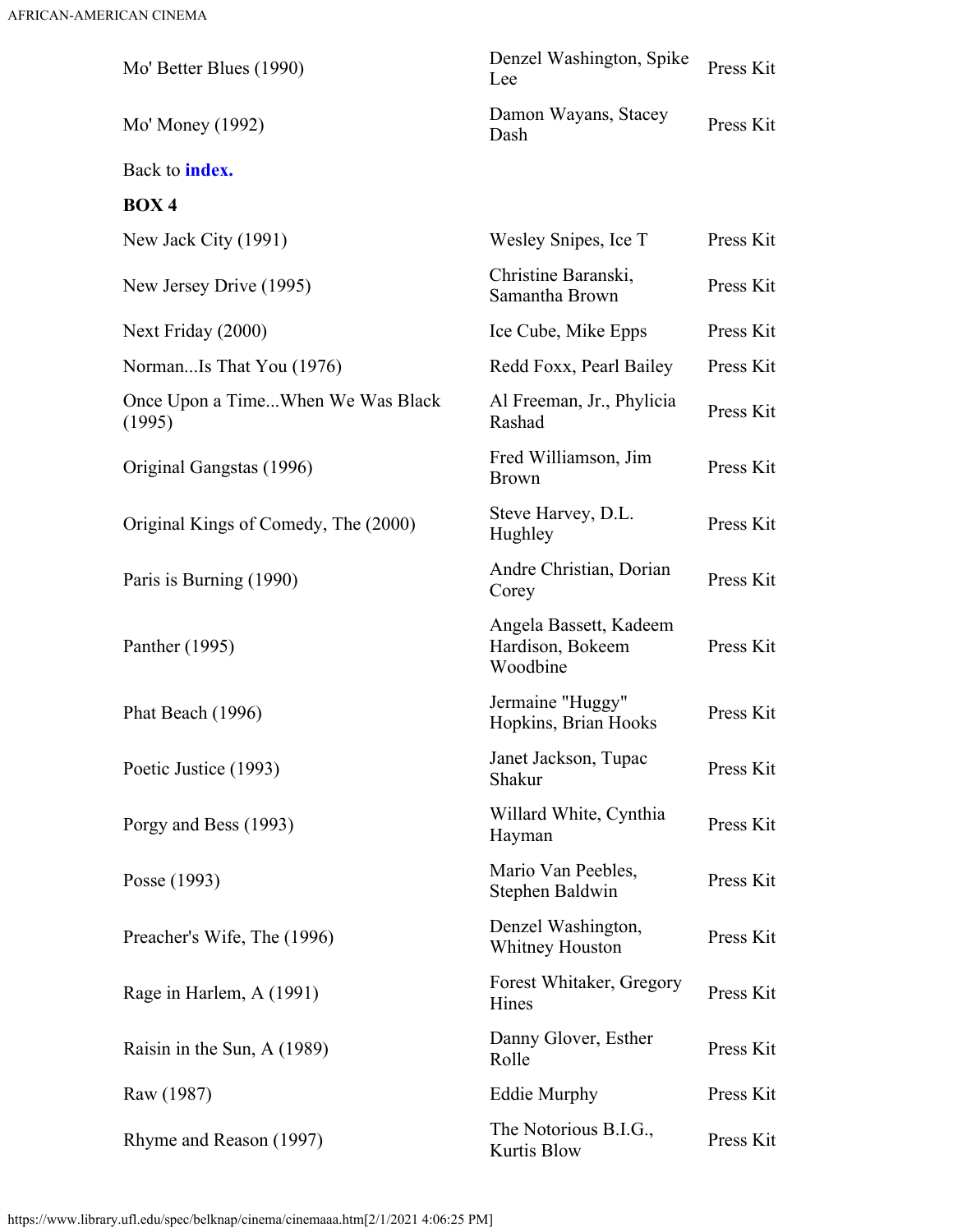<span id="page-8-0"></span>

| Ride (1998)                                                                                         | Malik Yoba, Melissa<br>DeSousa                                 | Press Kit                |
|-----------------------------------------------------------------------------------------------------|----------------------------------------------------------------|--------------------------|
| Round Midnight (1986)                                                                               | Dexter Gordon, Francois<br>Cluzet                              | Press Kit                |
| Sarafina (1992)                                                                                     | Whoopi Goldberg, John<br>Kani                                  | Press Kit                |
| School Daze (1988)                                                                                  | Laurence Fishburne,<br>Giancarlo Esposito                      | Press Kit                |
| Set It Off (1996)                                                                                   | Jada Pinkett-Smith Queen<br>Latifah                            | Press Kit                |
| Shaft (2000)                                                                                        | Samuel L. Jackson,<br>Vanessa L. Williams                      | Press Kit                |
| She's Gotta Have It (1986)                                                                          | Tracy Camila Johns,<br>TommyRedmond Hicks,<br>Spike Lee        | Press Kit                |
| Sidewalk Stories (1989)                                                                             | Charles Lane, Nicole<br>Alysia                                 | Press Kit                |
| Back to <b>index.</b>                                                                               |                                                                |                          |
| <b>BOX5</b>                                                                                         |                                                                |                          |
| Sister Act $(1992)$                                                                                 | Whoopi Goldberg, Maggie<br>Smith                               | Press Kit                |
| Sister Act 2 (1993)                                                                                 | Whoopi Goldberg, Kathy<br>Najimy                               | Press Kit                |
| Sixth Man, The (1997)                                                                               | Marlon Wayans, Kadeem<br>Hardison                              | Press Kit                |
| Slam (1998)                                                                                         | Saul Williams, Sonja Sohn Press Kit                            |                          |
| Soldier's Story, A (1984)                                                                           | Howard E. Rollins, Jr.,<br>Adolph Ceasar, Denzel<br>Washington | Press Kit                |
| Soul Food ((1997)                                                                                   | Vanessa L. Williams,<br>Vivica A. Fox                          | Press Kit (2)<br>copies) |
| South Central (1992)                                                                                | Glenn Plummer, Byron<br><b>Minns</b>                           | Press Kit                |
| Spike Lee Collector's Set, The : Do The Right<br>Thing, Mo'Better Blues, and Jungle Fever<br>(2002) | Spike Lee, Ossie Davis                                         | Press Kit                |
| Sprung (1997)                                                                                       | Tisha Campbell, Wes<br>Hubbard                                 | Press Kit                |
| Stepping Razor: Red X (1992)                                                                        | Peter Tosh                                                     | Press Kit                |
| Squeeze (1997)                                                                                      | Tyrone Burton, Eddie                                           | Press Kit                |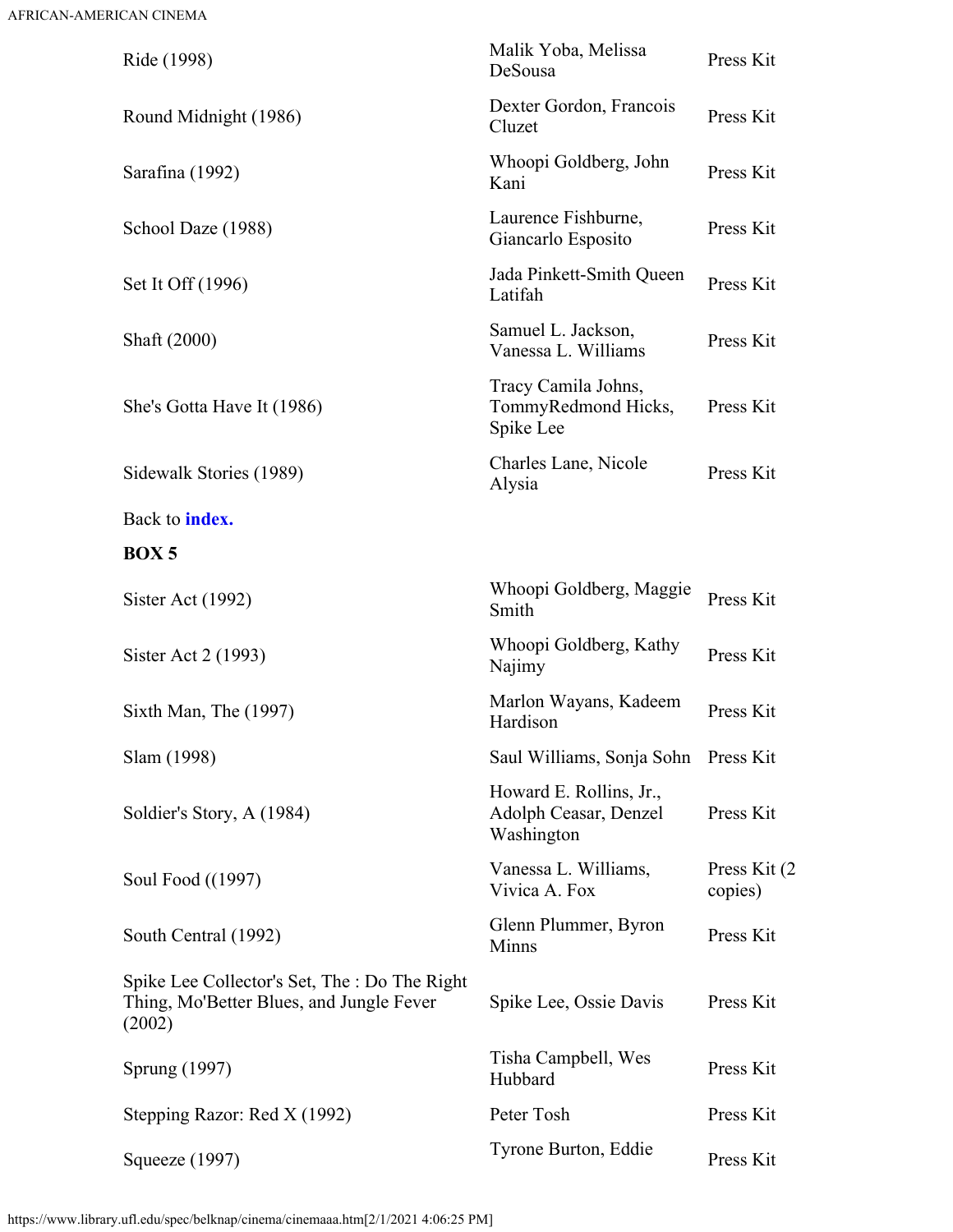|                                                | Cutanda                                                 |           |
|------------------------------------------------|---------------------------------------------------------|-----------|
| Sugar Hill (1994)                              | Wesley Snipes, Khandi<br>Alexander                      | Press Kit |
| Summer of Sam (1999)                           | John Leguizamo, Adrien<br>Brody, Mira Sorvino           | Press Kit |
| Sunset Park (1996)                             | Rhea Perlman, Fredo Starr                               | Press Kit |
| Symbiopsychotaxiplasm: Take 1 (1968)           | Patricia Ree Gilbert, Don<br>Fellow                     | Press Kit |
| Take a Hard Ride (1975)                        | Lee Van Cleef, Jim Brown                                | Press Kit |
| Tales From the Hood (1995)                     | Clarence Williams III, Joe<br>Torry                     | Press Kit |
| Tap (1989)                                     | Gregory Hines, Sammy<br>Davis, Jr, Suzzanne<br>Douglass | Press Kit |
| Tapes of Dexter Jackson, The (1991)            | Terrence "TC' Carson,<br>Lisa Arrindell Anderson        | Press Kit |
| Texas Tenor: The Illinois Jacquet Story (1992) | Walter Blanding, Jr, Ron<br>Della Chiesa                | Press Kit |
| Thin Line Between Love and Hate, A (1996)      | Martin Lawrence, Lynn<br>Whitfield                      | Press Kit |
| Three the Hard Way (1974)                      | Jim Brown, Fred<br>Williamson                           | Press Kit |
| Three Strikes (2000)                           | Brian Hooks, N'Bushe<br>Wright                          | Press Kit |
| Together Brothers (1974)                       | Ahmad Nurradin, Anthony<br>Wilson                       | Press Kit |
| Training Day (2001)                            | Denzel Washington, Ethan<br>Hawke                       | Press Kit |
| True Identity (1991)                           | Lenny Henry, Frank<br>Langella                          | Press Kit |
| Under the Cherry Moon (1986)                   | Prince, Jerome Benton                                   | Press Kit |
| Uptown Saturday Night (1974)                   | Sidney Poitier, Bill Cosby                              | Press Kit |
| Vampire in Brooklyn (1995)                     | Eddie Murphy, Angela<br><b>Bassett</b>                  | Press Kit |
| Visit, The $(2000)$                            | Billy Dee Williams, Hill<br>Harper, Marla Gibbs         | Press Kit |
| Waiting to Exhale (1995)                       | Whitney Houston, Angela<br><b>Bassett</b>               | Press Kit |
| Walking Dead, The (1995)                       | Allen Payne, Eddie Griffin                              | Press Kit |
|                                                |                                                         |           |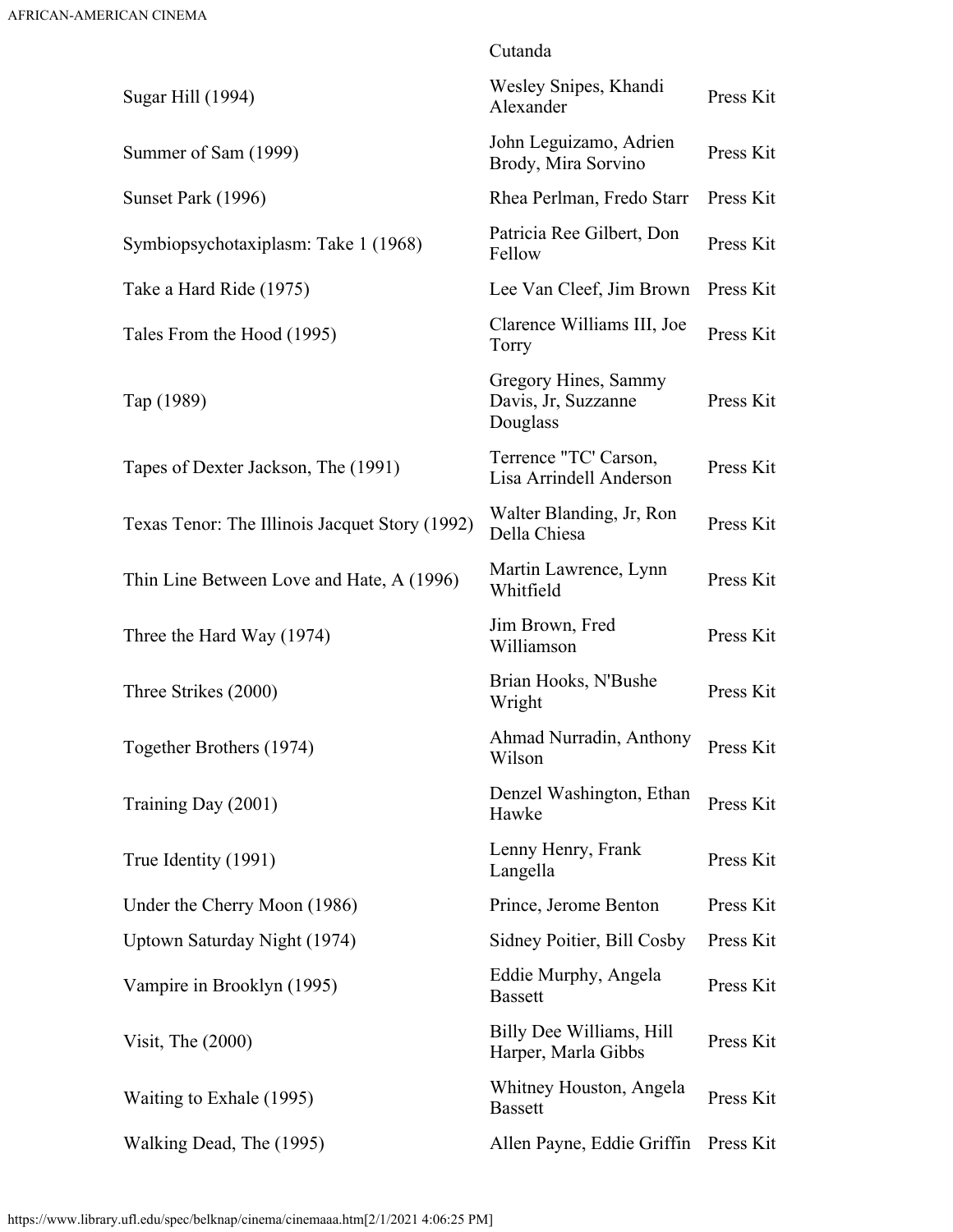<span id="page-10-0"></span>

| What's Love Got to Do With It (1993)                                               | Angela Bassett, Laurence<br>Fishburne   | Press Kit |
|------------------------------------------------------------------------------------|-----------------------------------------|-----------|
| When We Were Kings (1996)                                                          | Muhammad Ali, George<br>Foreman         | Press Kit |
| White Man's Burden (1995)                                                          | John Travolta, Harry<br>Belafonte       | Press Kit |
| White Men Can't Jump (1992)                                                        | Wesley Snipes, Woody<br>Harrelson       | Press Kit |
| Why Do Fools Fall in Love (1998)                                                   | Halle Berry, Vivaca A.<br>Fox           | Press Kit |
| Woo (1998)                                                                         | Jada Pinkett-Smith,<br>Tommy Davidson   | Press Kit |
| Wood, The (1999)                                                                   | Elayn Taylor, Omar Epps                 | Press Kit |
| Young Soul Rebels (1991)                                                           | Frances Barber, Valentine<br>Nonyela    | Press Kit |
| You So Crazy (1994)                                                                | Martin Lawrence                         | Press Kit |
| Zora is My Name (1989)                                                             | Ruby Dee, Louis Gossett,<br>Jr          | Press Kit |
| Back to <b>index.</b>                                                              |                                         |           |
| <b>BOX6</b>                                                                        |                                         |           |
| Band of the Hand (1986)                                                            | Stephen Lang, Laurence<br>Fishburne     | Script    |
| <b>Blade</b> (1998)                                                                | Wesley Snipes, Stephen<br>Dorff         | Script    |
| Cleopatra Jones (1973)                                                             | Tamara Dobson, Bernie<br>Casey          | Script    |
| Crossroads (1986)                                                                  | Ralph Macchio, Joe<br>Seneca            | Script    |
| D.C. Cab - Formerly "Capitol Cab" (1983)                                           | Max Gail, Mr. T                         | Script    |
| Dangerous Minds - Formerly "My Posse Don't<br>Do Homework" (1995)                  | Michelle Pfeiffer,<br>Courtney B. Vance | Script    |
| Don't Be a Menace to South Central While<br>Drinking Your Juice in the Hood (1996) | Shawn Wayans, Marlon<br>Wayans          | Script    |
| Drop Zone $(1994)$                                                                 | Wesley Snipes, Gary<br><b>Busey</b>     | Script    |
| Jackie Brown (1997)                                                                | Pam Grier, Samuel L.<br>Jackson         | Script    |
| Jesse Owens Story, The (1984)                                                      | Dorian Harewood, Tom<br><b>Bosley</b>   | Script    |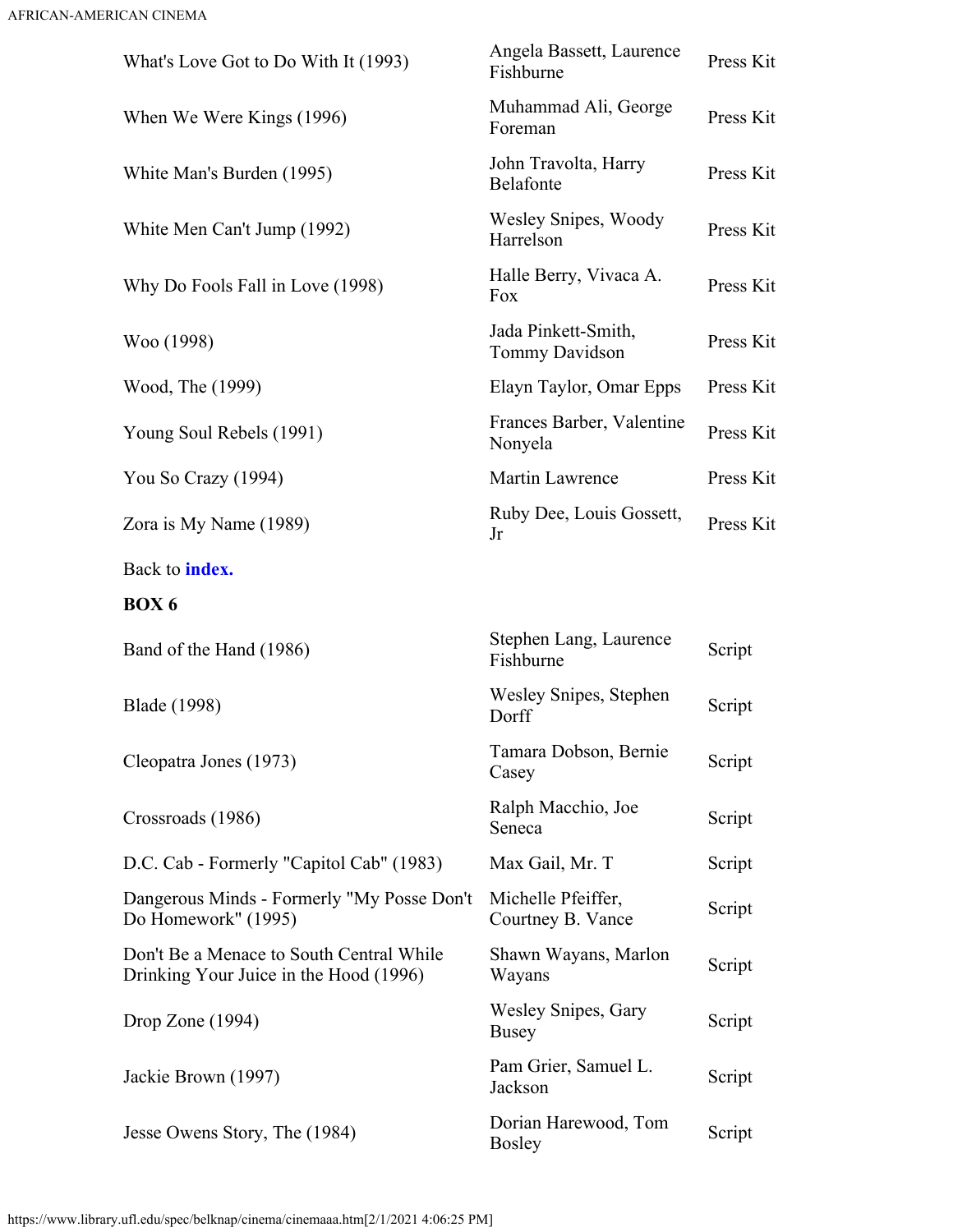<span id="page-11-0"></span>

| Lethal Weapon III (1992)      | Mel Gibson, Danny<br>Glover                | Script                  |
|-------------------------------|--------------------------------------------|-------------------------|
| Mr. Ricco (1975)              | Dean Martin, Denise<br>Nicholas            | Script                  |
| Ricochet (1991)               | Denzel Washington, John<br>Lithgow         | Script                  |
| <b>Rush Hour (1998)</b>       | Jackie Chan, Chris Tucker                  | Script                  |
| Song of the South (1946)      | James Baskett, Hattie<br>McDaniel          | Script                  |
| Sparkle (1976)                | Philip Michael Thomas,<br>Irene Cara       | Script                  |
| Waiting to Exhale (1995)      | Whitney Houston, Angela<br><b>Bassett</b>  | Script                  |
| Wiz, The (1978)               | Diana Ross, Michael<br>Jackson             | Script                  |
| Vampire in Brooklyn (1995)    | Eddie Murphy, Angela<br><b>Bassett</b>     | Script                  |
| You Want This (1994)          | Janet Jackson                              | Script (Music<br>video) |
| Back to <b>index.</b>         |                                            |                         |
| <b>BOX7</b>                   |                                            |                         |
| Black Orpheus (1959)          | Breno Mello, Marpessa<br>Dawn              | Program                 |
| Bongo Man (1981)              | Jimmy Cliff                                | Program                 |
| Buck and the Preacher (1972)  | Sidney Poitier, Harry<br>Belafonte         | Program                 |
| Cotton Comes to Harlem (1970) | Godfrey Cambridge,<br>Raymond St. Jacques  | Program                 |
| Farewell, Uncle Tom (1971)    | Gualtieno Jacopetti,<br>Franco E. Prosperi | Program                 |
| Gordon's War (1973)           | Paul Winfield, Carl Lee                    | Program                 |
| Greatest, The (1977)          | Muhammad Ali, Ernest<br>Borgnine           | Program                 |
| Gridlock'd (1997)             | Tupac Shakur, Tim Roth                     | Program                 |
| Jazz on a Summer's Day (1959) | Louis Armstrong, Dinah<br>Washington       | Program (2)<br>copies)  |
| Man Called Adam, A (1966)     | Sammy Davis, Jr, Ossie<br>Davis            | Program (2)<br>copies)  |
| Mandingo (1975)               | James Mason, Ken Norton                    | Program                 |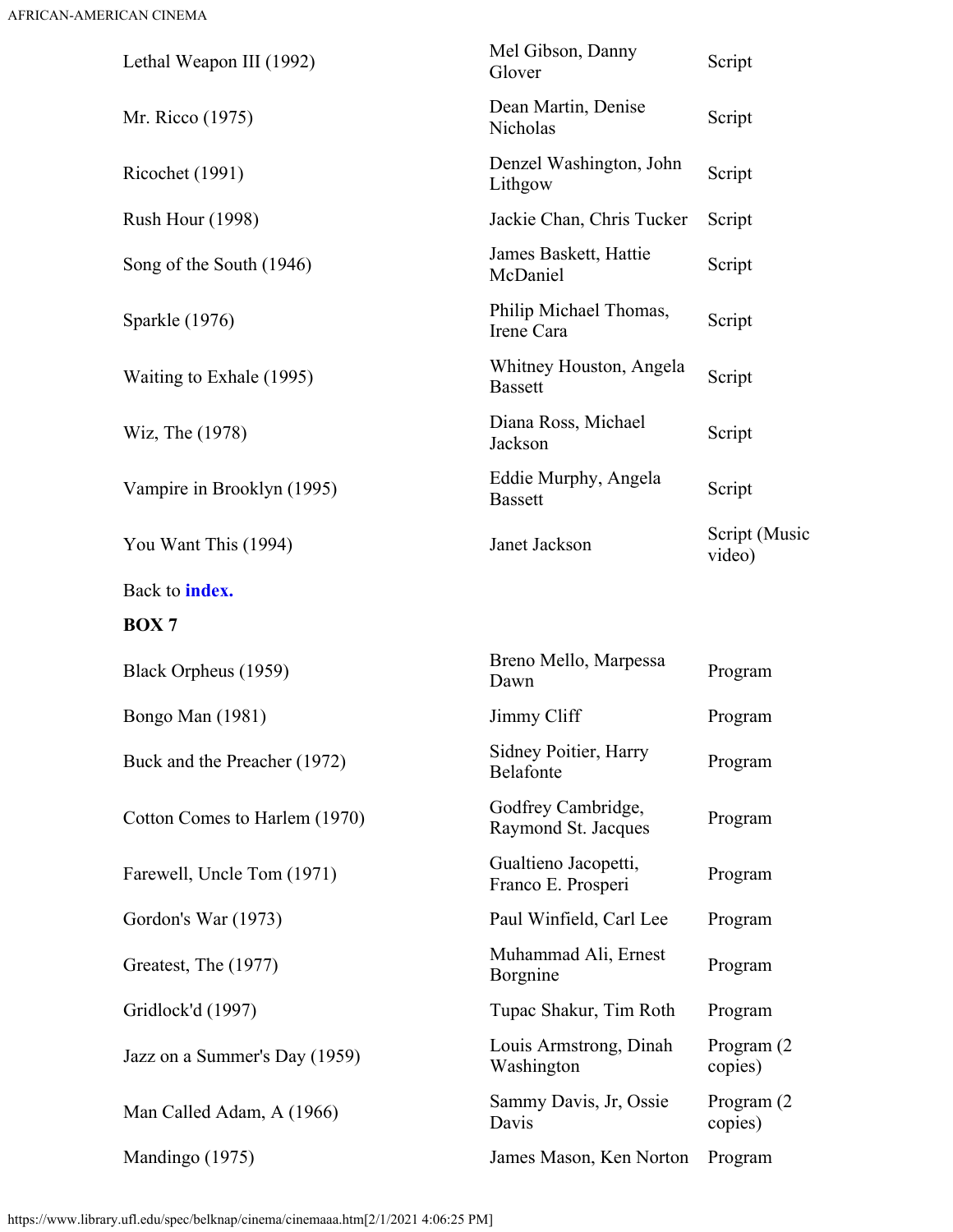<span id="page-12-0"></span>

| Soldier's Story, A (1984)                                     | Howard E. Rollins, Jr.,<br>Denzel Washington | Program   |
|---------------------------------------------------------------|----------------------------------------------|-----------|
| Stormy Weather (1943)                                         | Lena Horne, Bill Robinson                    | Program   |
| Super Fly (1972)                                              | Ron O'Neal, Carl Lee                         | Program   |
| Tamango (1957)                                                | Dorothy Dandridge, Curt<br>Jurgens           | Program   |
| Three Tough Guys (1974)                                       | Lino Ventura, Isaac Hayes                    | Program   |
| To Kill a Mockingbird (1962)                                  | Gregory Peck, Brock<br>Peters                | Program   |
| Uptown Saturday Night (1974)                                  | Sidney Poitier, Bill Cosby                   | Program   |
| Zou Zou (1934)                                                | Josephine Baker, Jean<br>Gabin               | Program   |
| Back to <b>index</b> .                                        |                                              |           |
| $580X8$                                                       |                                              |           |
| Across One Hundred and Tenth Street (1972)                    | Anthony Quinn, Yaphet<br>Kotto               | Pressbook |
| Adventures of Huckleberry Finn, The (1960)                    | Eddie Hodges, Tony<br>Randall, Archie Moore  | Pressbook |
| Bingo Long Traveling All-Stars and Motor<br>Kings, The (1976) | Billy Dee Williams, James<br>Earl Jones      | Pressbook |
| Birth of a Nation (1915)                                      | Lillian Gish, Mae Marsh                      | Pressbook |
| Scream Blacula Scream (1973)                                  | William Marshall, Don<br>Mitchell            | Pressbook |
| Blue Collar (1978)                                            | Richard Pryor, Harvey<br>Keitel              | Pressbook |
| Bright Road (1953)                                            | Dorothy Dandridge, Philip<br>Hepburn         | Pressbook |
| Car Wash (1976)                                               | Franklyn Ajaye, Ivan<br>Dixon, Richard Pryor | Pressbook |
| Color Purple, The (1985)                                      | Danny Glover, Whoopi<br>Goldberg             | Pressbook |
| Greased Lightning (1977)                                      | Richard Pryor, Beau<br><b>Bridges</b>        | Pressbook |
| Mack, The (1973)                                              | Max Julien, Don Gordon                       | Pressbook |
| One Round Jones (1946)                                        | Eddie Green, Helen Lewis                     | Pressbook |
| Something of Value (1957)                                     | Rock Hudson, Dana<br>Wynter, Sidney Poitier  | Pressbook |
| St. Louis Blues (1958)                                        | Nat King Cole, Eartha Kitt                   | Pressbook |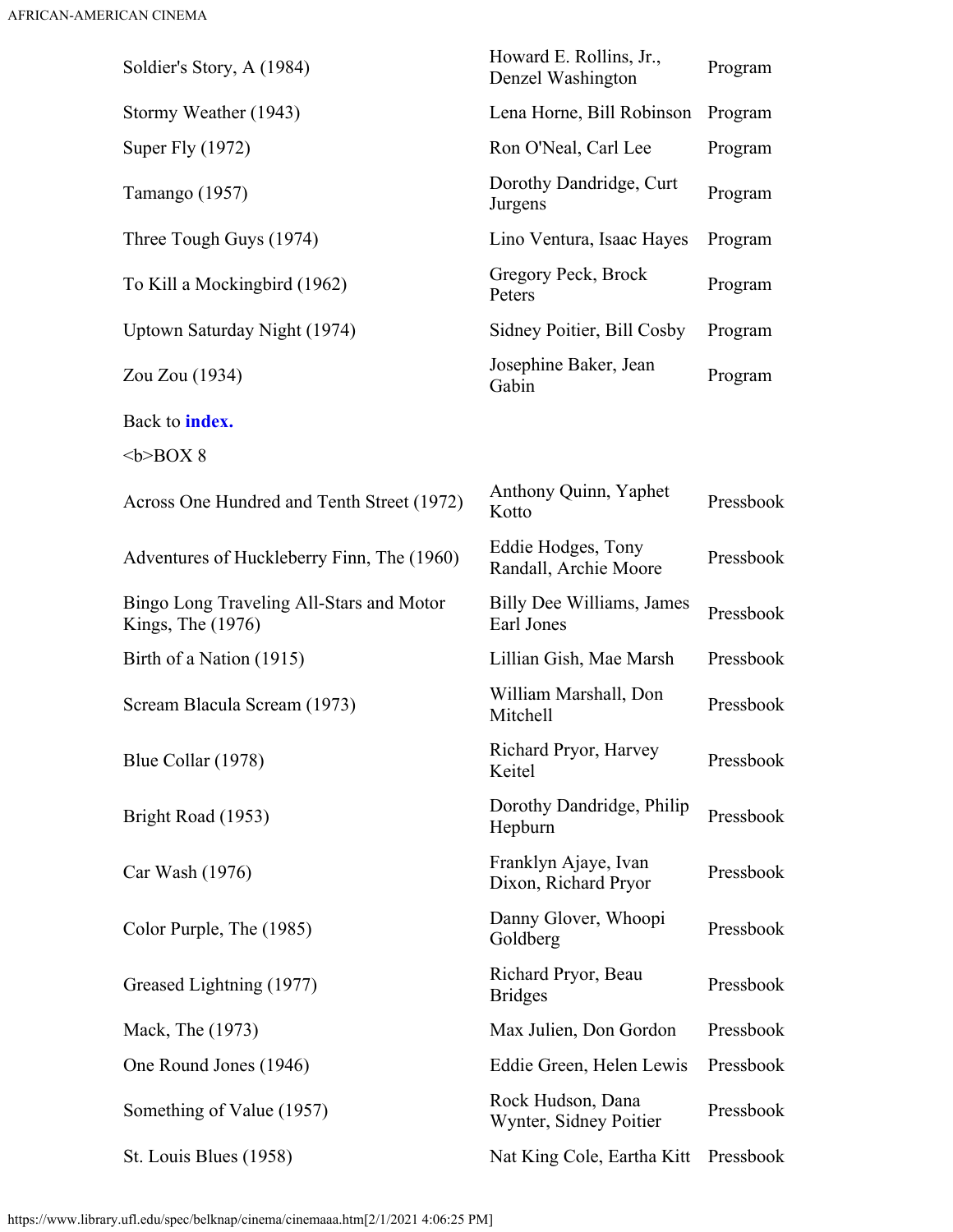<span id="page-13-0"></span>

| Three the Hard Way (1974)                  | Jim Brown, Fred<br>Williamson                           | Pressbook |
|--------------------------------------------|---------------------------------------------------------|-----------|
| Trick Baby (1973)                          | Kiel Martin, Mel Stewart                                | Pressbook |
| Which Way is $Up(1977)$                    | Richard Pryor, Lonette<br>McKee                         | Pressbook |
| Back to <b>index.</b>                      |                                                         |           |
| <b>BOX 9 (OVERSIZE)</b>                    |                                                         |           |
| Abby (1974)                                | William Marshall, Terry<br>Carter                       | Pressbook |
| Aaron Loves Angela (1975)                  | Moses Gunn, Kevin Hooks                                 | Pressbook |
| Across One Hundred and Tenth Street (1972) | Anthony Quinn, Yaphet<br>Kotto                          | Pressbook |
| Anna Lucasta (1958)                        | Eartha Kitt, Sammy Davis,<br>Jr                         | Pressbook |
| Bamboo Gods and Iron Men (1974)            | James Inglehart, Shirley<br><b>Washington Chiquito</b>  | Pressbook |
| <b>Bigtime</b> (1977)                      | Christopher Joy, Tobar<br>Mayo                          | Pressbook |
| Black Eye Knows Why (1974)                 | Fred Williamson,<br>Rosemary Forsyth                    | Pressbook |
| Black Godfather, The (1974)                | Rod Perry, Damu King                                    | Pressbook |
| Black Heat id Red Hot (1975)               | <b>Timothy Brown, Russ</b><br>Tamblyn                   | Pressbook |
| Black Sampson (1974)                       | Rockne Tarkington,<br>William Smith                     | Pressbook |
| Black Six, The (1974)                      | Robert Howard, Gene<br>Washington, "Mean" Joe<br>Greene | Pressbook |
| Black Starlet (1974)                       | Jaunita Brown, Eric<br>Mason                            | Pressbook |
| Blues for Lovers (1965)                    | Ray Charles, Tom Bell                                   | Pressbook |
| Brother John (1971)                        | Sidney Poitier, Will Geer                               | Pressbook |
| Brothers (1977)                            | Bernie Casey, Vanetta<br>McGee                          | Pressbook |
| Buck and the Preacher (1972)               | Sidney Poitier, Harry<br>Belafonte                      | Pressbook |
| Cooley High (1975)                         | Glynn Turman, Lawrence<br>Hilton-Jacobs                 | Pressbook |
|                                            | Moses Gunn, Rosalind                                    |           |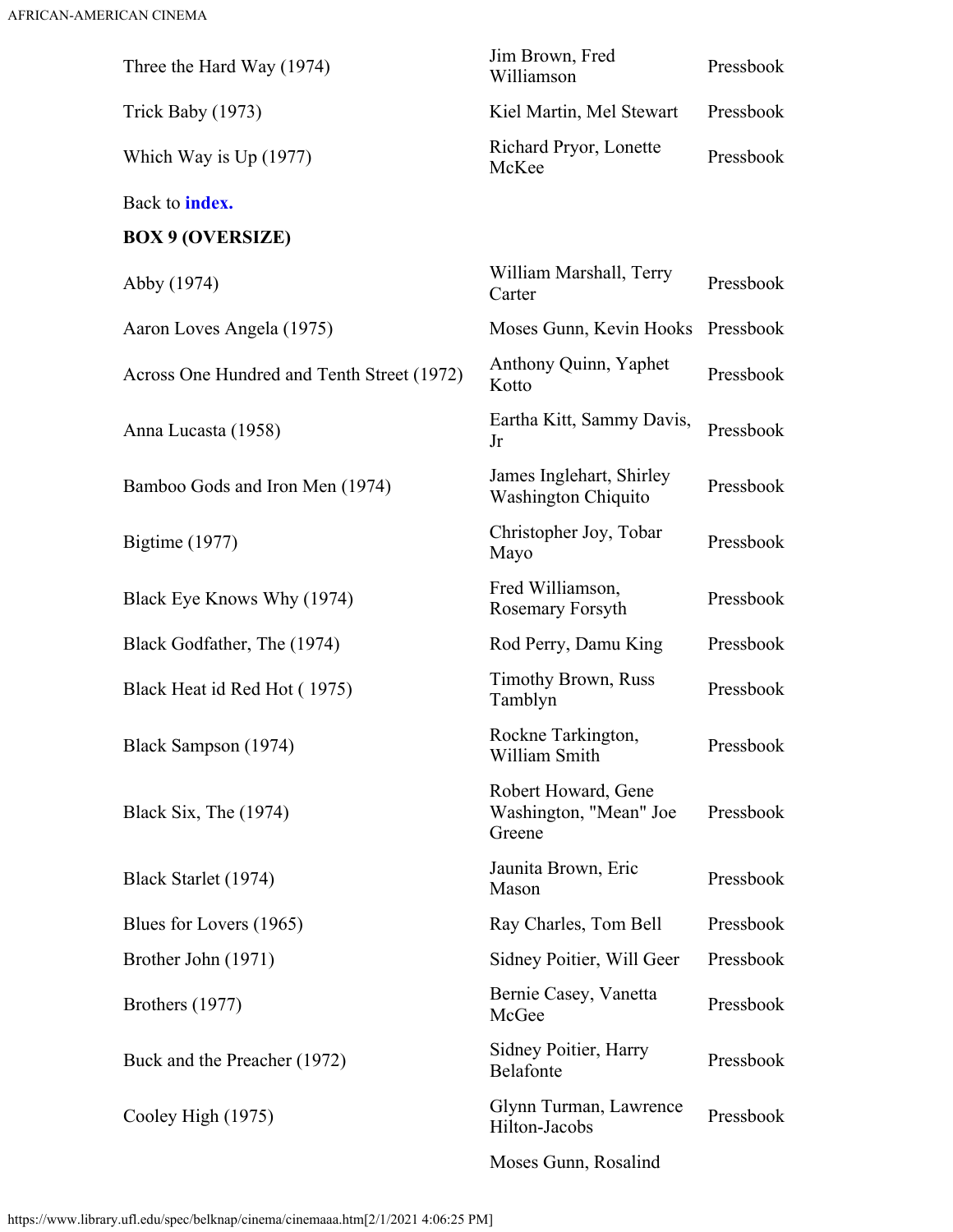| Cornbread, Earl and Me (1975)         | Cash                                                  | Pressbook |
|---------------------------------------|-------------------------------------------------------|-----------|
| Cotton Comes To Harlem (1970)         | Godfrey Cambridge,<br>Raymond St. Jacques             | Pressbook |
| Detroit 9000 (1973)                   | Hari Rhodes, Alex Rocco                               | Pressbook |
| Drum (1976)                           | Warren Oates, Isela Vega,<br>Ken Norton               | Pressbook |
| Education of Sonny Carson, The (1974) | Rony Clanton, Don<br>Gordon                           | Pressbook |
| Free, White and 21 (1963)             | Frederick O'Neal,<br>Annalena Lund                    | Pressbook |
| Friday Foster (1975)                  | Pam Grier, Yaphet Kotto                               | Pressbook |
| Greased Lightning (1977)              | Richard Pryor, Beau<br><b>Bridges</b>                 | Pressbook |
| Greatest, The (1977)                  | Muhammad Ali, Ernest<br>Borgnine                      | Pressbook |
| In the Heat of the Night (1967)       | Sidney Poitier, Rod<br>Steiger                        | Pressbook |
| Hangup (1974)                         | William Elliott, Cliff Potts                          | Pressbook |
| Hell Up in Harlem (1973)              | Fred Williamson, Julius<br>Harris                     | Pressbook |
| Hitman (1972)                         | Bernie Casey, Pam Grier                               | Pressbook |
| I Passes for White (1960)             | Sonya Wilde, James<br>Franciscus                      | Pressbook |
| If He Hollers, Let Him Go (1968)      | Dana Wynter, Raymond<br>St.Jacques                    | Pressbook |
| It Won't Rub Off Baby (1967)          | Don Murray, Dick<br>Gregory                           | Pressbook |
| J.D.'s Revenge (1976)                 | Louis Gossett, Jr, Alice<br>Jubert                    | Pressbook |
| Landlord, The (1970)                  | Beau Bridges, Lee Grant,<br>Diana Sands, Pearl Bailey | Pressbook |
| Legend of Nigger Charley, The (1972)  | Fred Williamson,<br>D'Urville Martin                  | Pressbook |
| Let's Do It Again (1975)              | Sidney Poitier, Bill Cosby                            | Pressbook |
| Mahogany (1975)                       | Diana Ross, Billy Dee<br>Williams                     | Pressbook |
| Man Called Adam, A (1966)             | Sammy Davis, Jr., Ossie<br>Davis                      | Pressbook |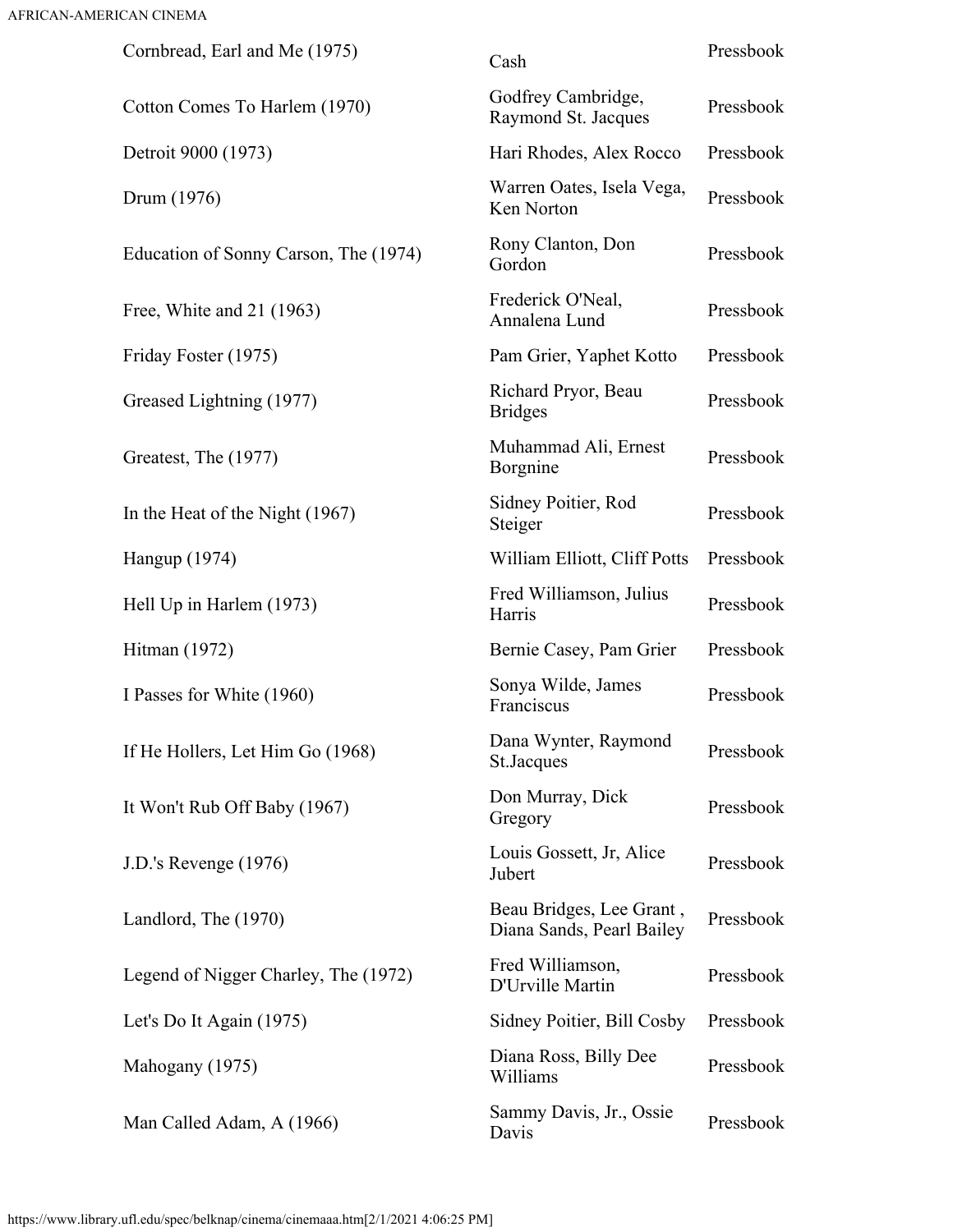<span id="page-15-0"></span>

| Man and Boy $(1972)$                          | Bill Cosby, Gloria Foster                          | Pressbook                                     |
|-----------------------------------------------|----------------------------------------------------|-----------------------------------------------|
| <b>Maurie</b> (1973)                          | Bernie Casey, Bo Svenson                           | Pressbook                                     |
| Mean Mother (1973)                            | Dennis Safren, Dobie Gray                          | Pressbook                                     |
| Melinda (1972)                                | Calvin Lockhart, Rosalind<br>Cash                  | Pressbook                                     |
| Miss Melody Jones (1972)                      | Jacqueline Dalya, Peter<br>Jacob, Philomena Nowlin | Pressbook                                     |
| Monkey Hustle (1976)                          | Yaphet Kotto, Rudy Ray<br>Moore                    | Pressbook                                     |
| NormanIs That You (1976)                      | Redd Foxx, Pearl Bailey                            | Pressbook                                     |
| Nutty Professor II (2000)                     | Eddie Murphy, Janet<br>Jackson                     | Press Kit                                     |
| Back to <b>index.</b>                         |                                                    |                                               |
| <b>BOX 10 (OVERSIZE)</b>                      |                                                    |                                               |
| Piece of the Action (1977)                    | Sidney Poitier, Bill Cosby                         | Pressbook &<br>Promotional<br><b>Brochure</b> |
| Pipe Dreams (1976)                            | Gladys Knight, Barry<br>Hankerson                  | Pressbook                                     |
| Porgy and Bess (1959)                         | Sidney Poitier, Dorothy<br>Dandridge               | Pressbook                                     |
| Ragtime (1981)                                | James Cagney, Howard E.<br>Rollins                 | Pressbook                                     |
| Raisin in the Sun, A (1961)                   | Sidney Poitier, Claudia<br>McNeil                  | Pressbook                                     |
| Richard Pryor Live on the Sunset Strip (1982) | Richard Pryor, Jesse<br>Jackson                    | Pressbook                                     |
| River Niger, The (1976)                       | Cicely Tyson, James Earl<br>Jones                  | Pressbook                                     |
| Scalphunters, The (1968)                      | Burt Lancaster, Ossie<br>Davis                     | Pressbook                                     |
| Slaughter (1972)                              | Jim Brown, Stella Stevens                          | Pressbook                                     |
| Some Kind of Hero (1982)                      | Richard Pryor, Margot<br>Kidder                    | Pressbook                                     |
| Something of Value (1957)                     | Rock Hudson, Dana<br>Wynter, Sidney Poitier        | Pressbook                                     |
| Sounder (1972)                                | Cicely Tyson, Paul<br>Winfield                     | Pressbook                                     |
|                                               | Lawrence Cook, Jack                                |                                               |